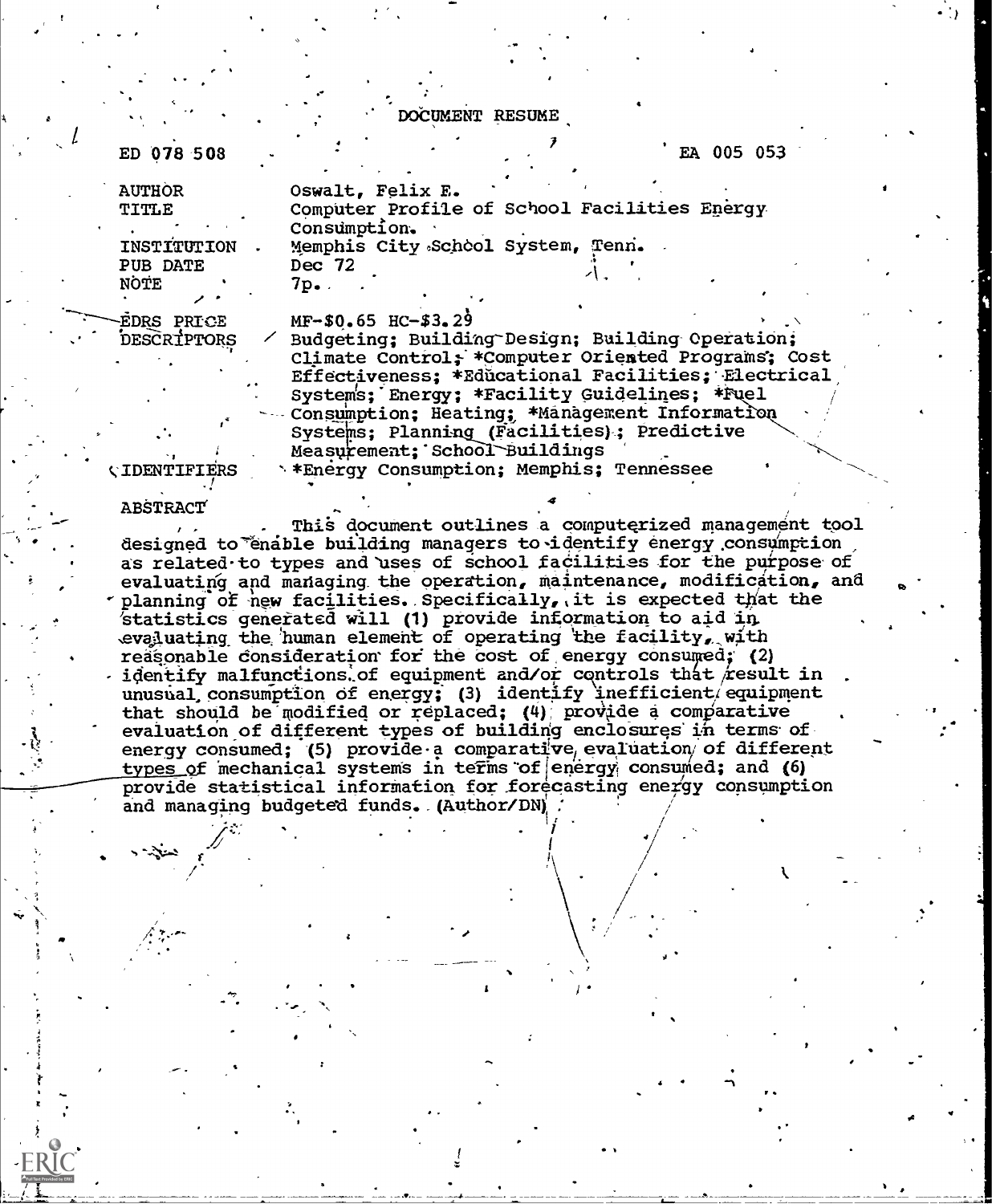BOARD OF EDUCATION MEMPHIS CITY SCHOOLS DEPARTMENT OF PLANT MANAGEMENT

COMPUTER PROFILE OF SCHOOL FACN.ITIES ENERGEY CONSUMPTION

 $F_{e}/f_{X}$   $E_{i}$   $O_{swal}t$ 

 $\mathcal{D}$ ec

a

/

-C.'Z . . .  $1.3$   $\mu$   $\mu$   $\sigma$  in light of current statistics and publicity on the "Energy Crisis", the  $\sigma$ related problems of pollution, and.inflationary energy cost projections, there .appears to be a definite need for a more effective management tool to better identify the effect of the interacting of the many variables involving school facilities and energy requirements. Computer statistics should identify energy  $\sim$ consumption as  $\bm{\kappa}$  related to types and uses of School Facilities for the purpose  $\bm{\kappa}$  . of evaluating and managing the operations, maintenance, modifications, and planning of new facilities. At present we are operating on general guidelines as.to when to turn off.lights, and under what conditions we modify comfort levels (night set back) or turn off energy consuming equipment. Bills are paid as submitted with little information being available to evaluate performance both human and mechanical, or efficiency of energy utilization.

Our current budget for electricity and gas is \$1,777,905.00 and represents 1.825% of the operating budget of the Board of Education for the 1972-73 school year. Possibly we can effect as much as a 2% or \$35,000.60, annual reduction of energy cost, and at the same time obtain valuable information that will enable<sup>.</sup>  $s$  us to build into schools both new and old those features and modifications that will give true economy to the overall management of facilities, as well as conserve

energy.

. .

F

078508

U.S. DEPARTMENT OF HEALTH. EDUCATION & WELFARE<br>NATIONAL INSTITUTE OF External state of Ebucation DOCUMENT HAS .BEEN ON OR ORGANIZATION ORIGIN.<br>POINTS DE VIEW OR ODINIONS

STION AL INSTITU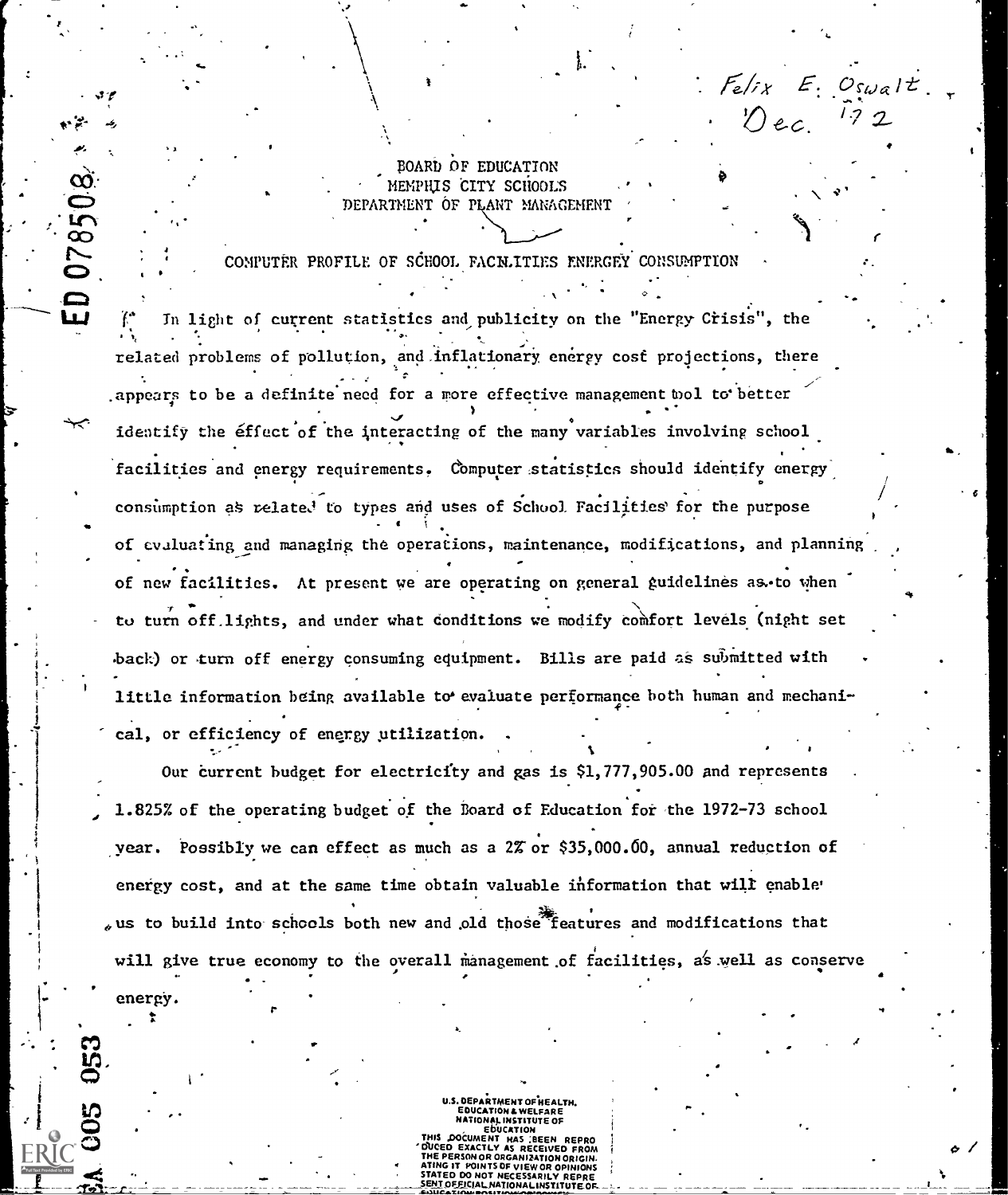| OBJECTIVES |                                                                              |
|------------|------------------------------------------------------------------------------|
|            | Provide information that will aid in evaluating the human element            |
|            | of operating the facility with reasonable consideration for the              |
|            | cost of energy consumed.                                                     |
| 2.         | Identify malfunctions of equipment and/or controls that result in            |
|            | unusual consumption of energy.                                               |
| 3.         | Identify inefficient equipment, that should be replaced or modified.         |
| - 4        | Provide a comparative evaluation of different types of building              |
|            | enclosures in terms of energy consumed. Would be useful in planning          |
|            | of new and modifying of existing facilities.                                 |
| 5.         | Provide a comparative evaluation of different types of mechanical            |
|            | systems in terms of energy consumed. Would be useful in planning             |
|            | new or modifying of existing mechanical systems to improve comfort           |
|            | level or control energy cost.                                                |
| 6.         | Provide statistical information for forecasting energy consumption and       |
|            | managing budgeted funds.                                                     |
|            |                                                                              |
|            | BASIC INFORMATION                                                            |
|            | Area of building measured in square feet or possibly 1,000's of square feet. |
|            | Volume of buildings measured in cubic feet or possibly 1,000's of cubic feet |
|            | Enclosure - general classification of building as related to heat gain and   |
|            | 'heat loss.                                                                  |
|            | Code 1, 2, 3, 4<br>Number, of Stories                                        |

Ň

Number, of Stories

 $\mathbb{R}^2$ 

ħ

ERIC

Glass Area Exterior Classroom wall

40% or more (older designs where maximum windows were employed for light and ventilation) Çode 1  $\blacktriangle$ 

10% or less (newer designs with reduced window Code 2 areas usually A/C.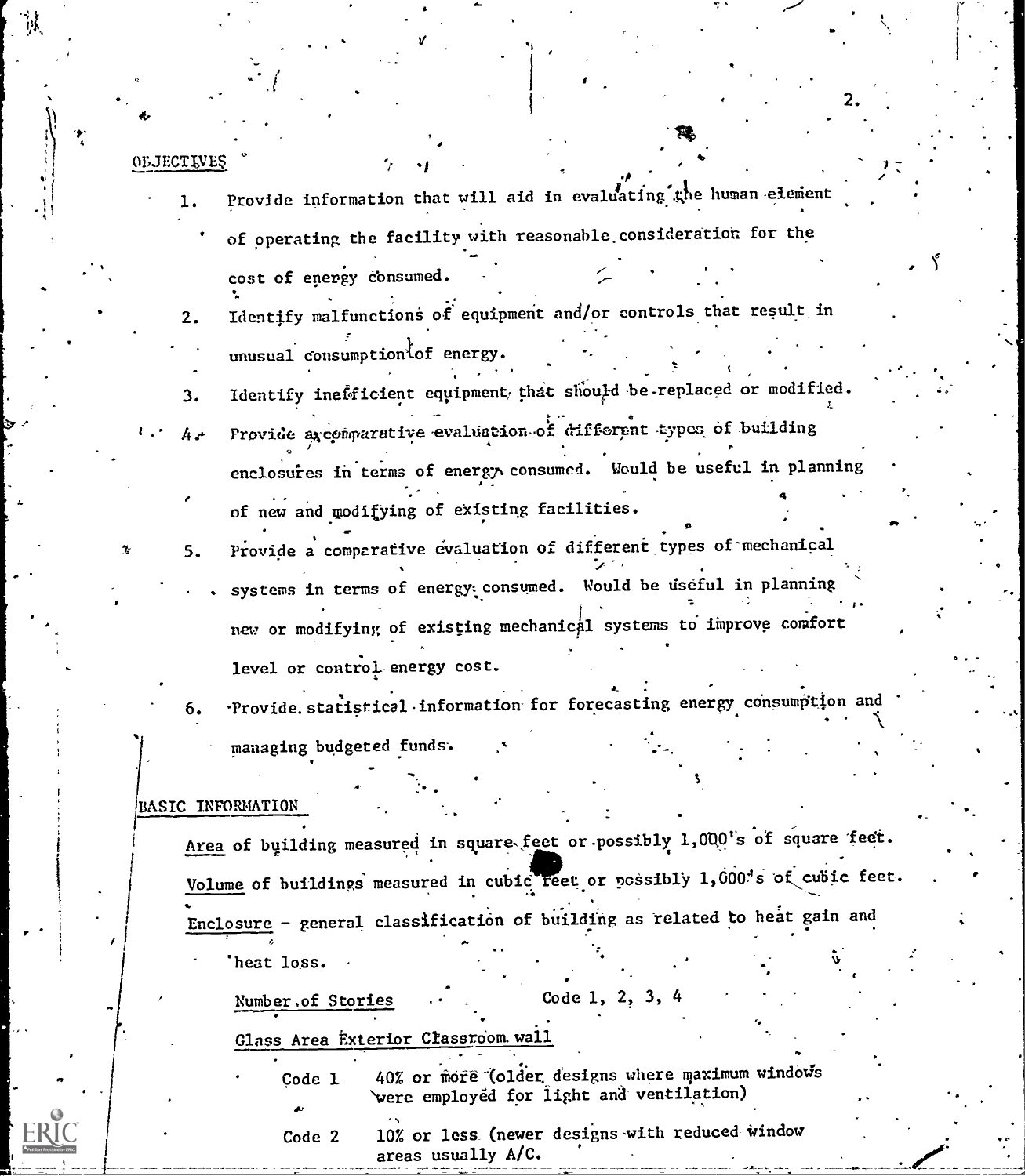## Configuration of Floor Plan

Code 1 · Single loaded corridors without interior core areas. Code 2 . Double loaded corridors without interior core areas. Code 3 Perimeter type classrooms with interior core areas. Code 4 - Open plan with interior .ore areas.

Example:

 $3^2$   $3^2$ 

 $\epsilon$  and  $\epsilon$ 

 $\frac{1}{2}$ .,  $\frac{1}{2}$ .

## Number of stories

Reduced glass area 10% or less (newer design).

Perimeter type classrooms with interior core areas

i

Mechanical Systems - general classification based on pentifying characteristics . .. . Piping:and/or Distribution System.

Code 1 . Heating only from central plant.

Code 2.' Heating only from package units direct fired.

Code 3, Heating and A/C from package units.

Code 4 - - - Two pipe hydronic system with heating and A/C.

Code 5 Four pipe hydronic for heating and  $A/C$ .

Code 6 Four pipe hydronic for heating and A/C with terminal reheat.

\*Dilution Factor Piping and/or Distribution System

Terminal Equipment

1.000 million

code 1 Direct transfer material conversion and/or radiation.

Code 2 Direct transfer with 10-30% ventilation.

Code 3<sup>'</sup> Air handling with 100% outside air capabilities.

Code 4 Air handling with 10-30% fresh air.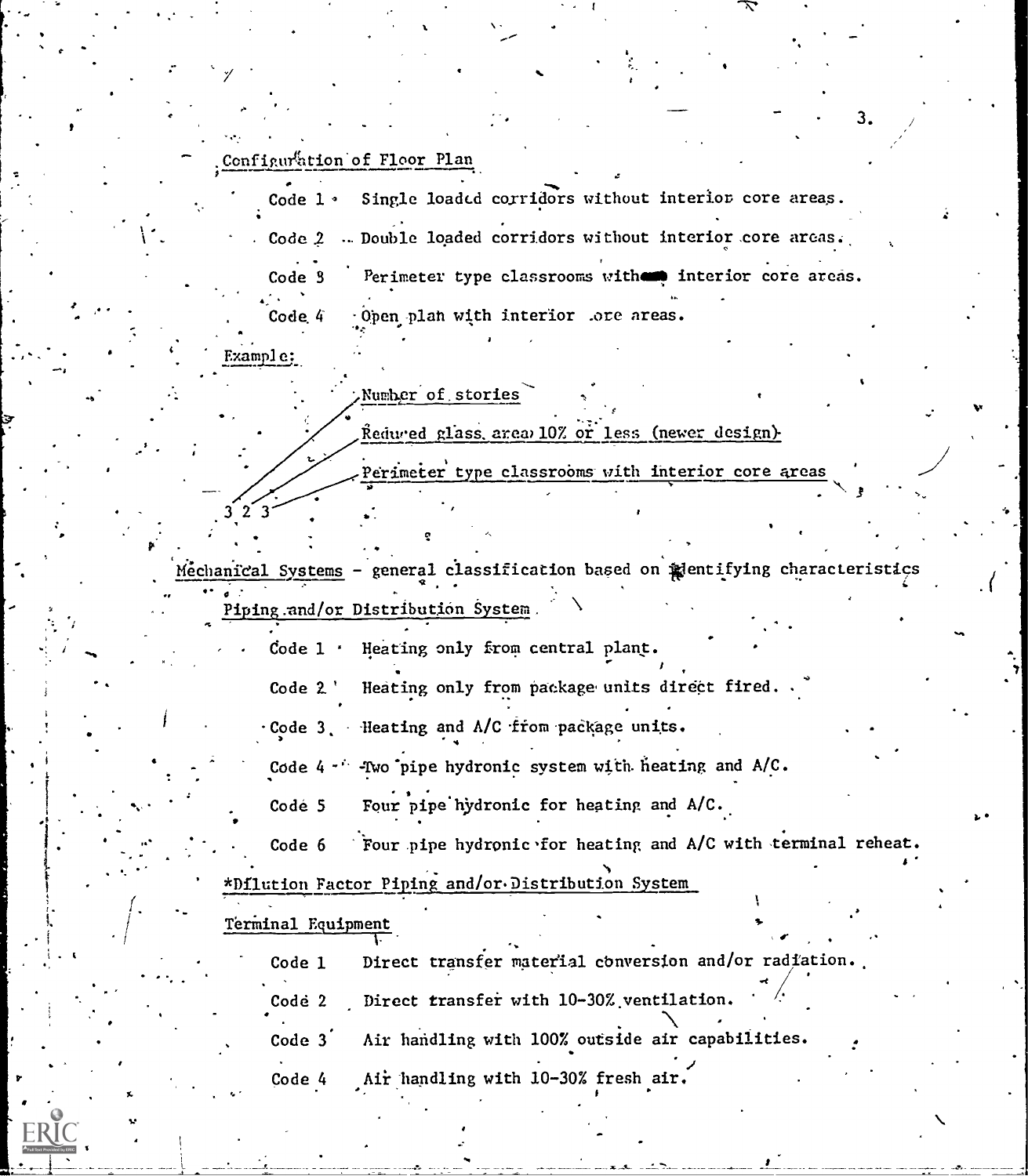| *Dilution Factor for Terminal Equipment |  |  |  |  |  |
|-----------------------------------------|--|--|--|--|--|
|                                         |  |  |  |  |  |
|                                         |  |  |  |  |  |

Reat Source or Mechanical Equipment

0

Code 1 Hot water boiler central system.

 $\sim$ . Code 2 Steam boiler central system.

. Code 3 Package.units direct fired.

\*Dilution Factor for Heat Source or Mechanical Equipment

Cooling Source or Mechanical Equipment

Code 0 No cooling provided'.

Code 1, Water chiller with centrifugal-compressor.

Water chiller with reciprocating compressor with water. cooled condenser. Code 2

te and the second

4.

Code 3 water chiller with reciprocating compressor with air . cooled condenser.

 $Code<sup>4</sup>$ Direct expansion.

\*Dilution Factor of Cooling-Source or Mechanical Equipment

EXAMPLE:

 $0' 3' 0' 1' 0' 1' 0$ 

**FRIC** 

 $\bullet$  and the set of  $\bullet$ 

Two pipe hydronic with heating and  $\Lambda/C$ 

Dilution factor

Air handling with 100% outside air capabilities

 $\mathbf{A} = \begin{bmatrix} 1 & 0 & 0 \\ 0 & 1 & 0 \\ 0 & 0 & 0 \end{bmatrix}$ 

Dilution factor

Hot water boiler central system

Dilution factor

Water chiller with centrifugal compressor

Dilution factor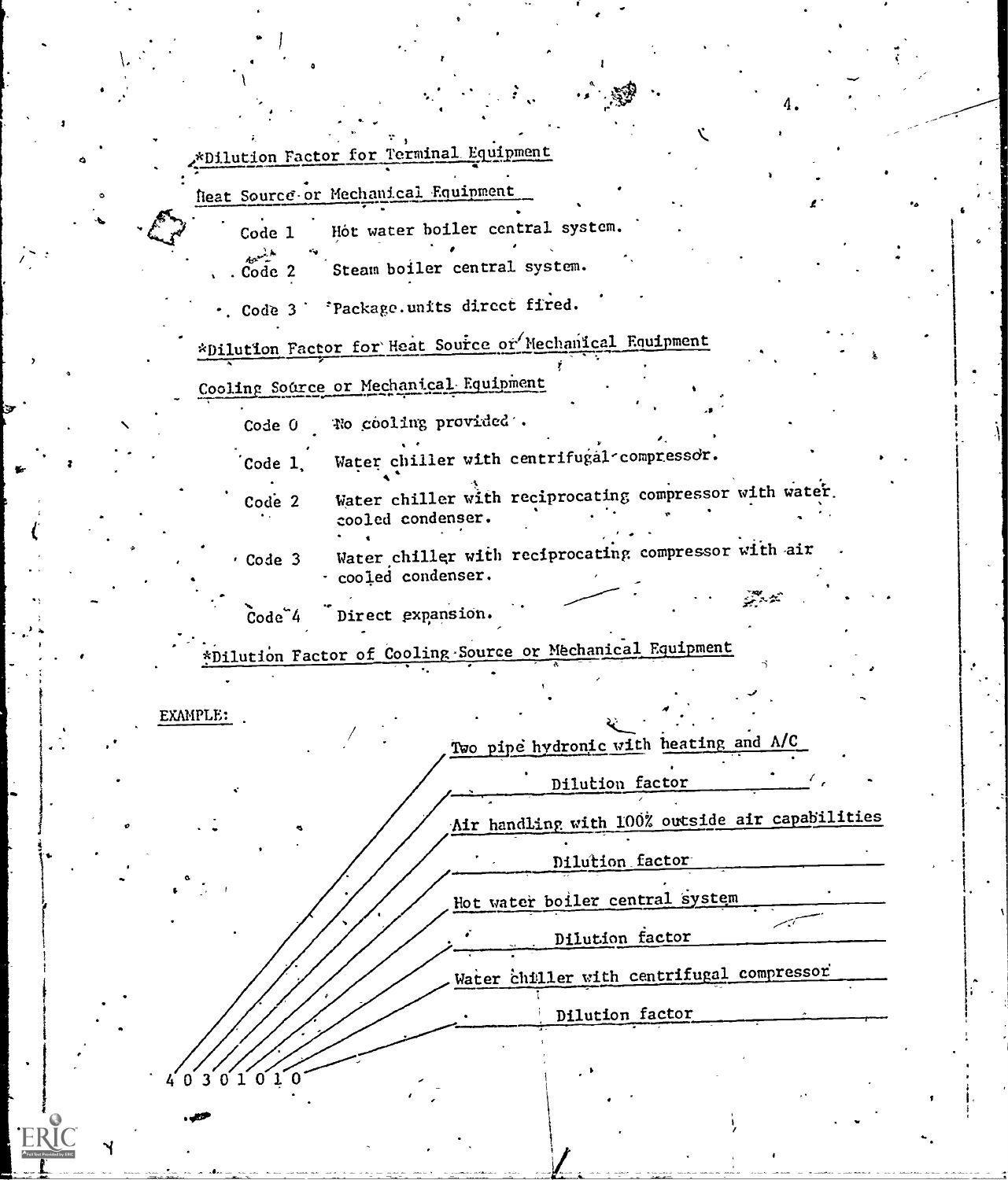.\*Dilution factor indicates what general percentage does not conform to the predominate system or equipment as detailed. Code 0 All areas same characteristics. Code 1 1-10% other than that detailed. Code 2 11-20% other than that detailed.  $\mathcal{T}(\mathbf{y}) = \mathbf{y}$ Code 3 21-30% other than that detailed. Code  $4$  31-40% other than that detailed. Code 5 .  $41-50\%$  other than that detailed. Andrew Control  $\partial$ ,  $\partial$ 

s

 $\bullet$  4.4  $\bullet$ 

 $5.$ 

Program - Identify grade level and type of program. Identify any unusual characteristic such as heavy vocational where. unusual energy requirements are to be noted.

> Code 1 Code 2 Any combination of grades  $1 - 6$ . Jr. High - any combination of grades  $7 - 9$ . Code 3  $^{\circ}$  Sr. High - any combination of grades 10 - 12. Code 4 Sr. High -  $(10-\frac{1}{2})$  with heavy vocational program. Code 5 Combination embracing grade levels from both  $1-6$  and  $7-9$ .  $\mathcal{A}$ Code 6 Combination embracing grade levels from both 7-9 and 10-12.  $\tilde{\text{code}}$ de  $7$  . Combination embracing grade levels from 1-6, 7-9, and 10-12. . Code-8 Any facility that doesn't fit into above classifications.

## VARIABLE INPUT:

fa.

ERIC

/Current Enrollment

Number of hours in regular operating schedule for interval. Need some gathering technique for determining the hours of regular operating time for period covered by meter reading. Would have different schedules for schools having night cr other special programs that fall outside of regular

ti di secolo di contro di contro di contro di contro di contro di contro di contro di contro di contro di contro di contro di contro di contro di contro di contro di contro di contro di contro di contro di contro di contro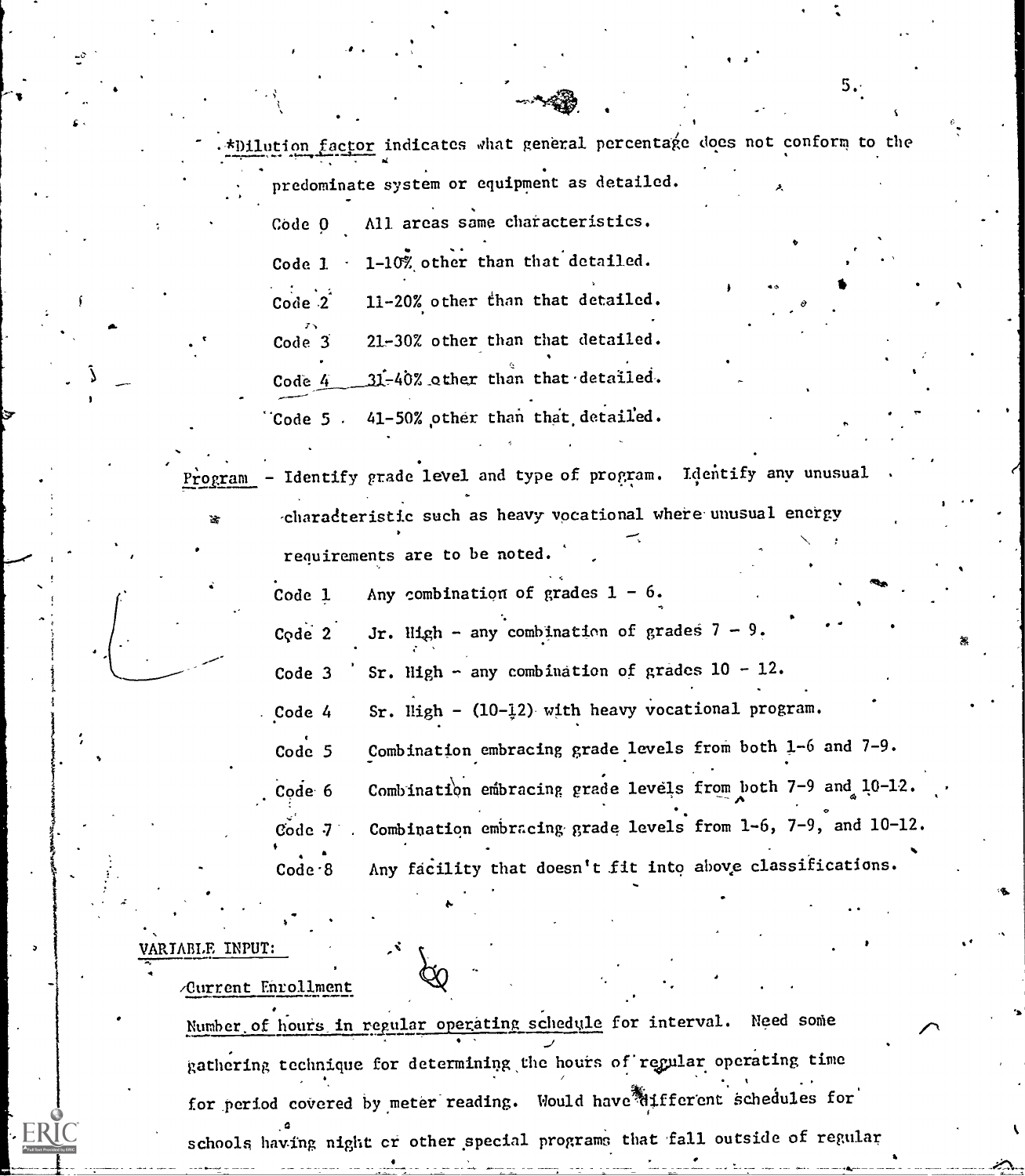Fl*e*ctric Consumption for interval in kw. \* . .

Electric Cost for interval with demand charge identified. Gas Consumption for interval in cubic fect or 100 cubic feet, depending on billing unit.

 $\sigma_{\bullet}$  . The set of  $\sigma_{\bullet}$ 

Pe.

**O** and the set

%.

Cas.Cost for 'interval.

To tal Energy Cost

Degree Days Heating). Degree Days Cooling) Need gathering procedure to cover meter period as readings are not all taken on same day.

VARTABLE OUTPUT:

Electric consumption  $kv/sq$ . ft. of building area.

Electric consumption kw/cu.ft. of building volume.

Electric consumption kw/pupil enrolled.

Electric consumption kw/hr. of reg. operation.

Electric cost/sq. ft. of building area.

Electric cost/cu.ft. of building volume.

Hectric cost/pupil enrolled.

Elettric cost/hr. of regular operation.

Gas consumption cu.ft./sq.ft. of building area. Gas contumption cu.ft./cu.ft. of building volume. Gas consumption cu.ft./pupil enrolled) Gas consumption cu.ft./hr. of regular operation.

Gas cost/sq.ft. of building. area. Gas cost/cu.ft. of building volume.

aari/aunsel\_anratikati